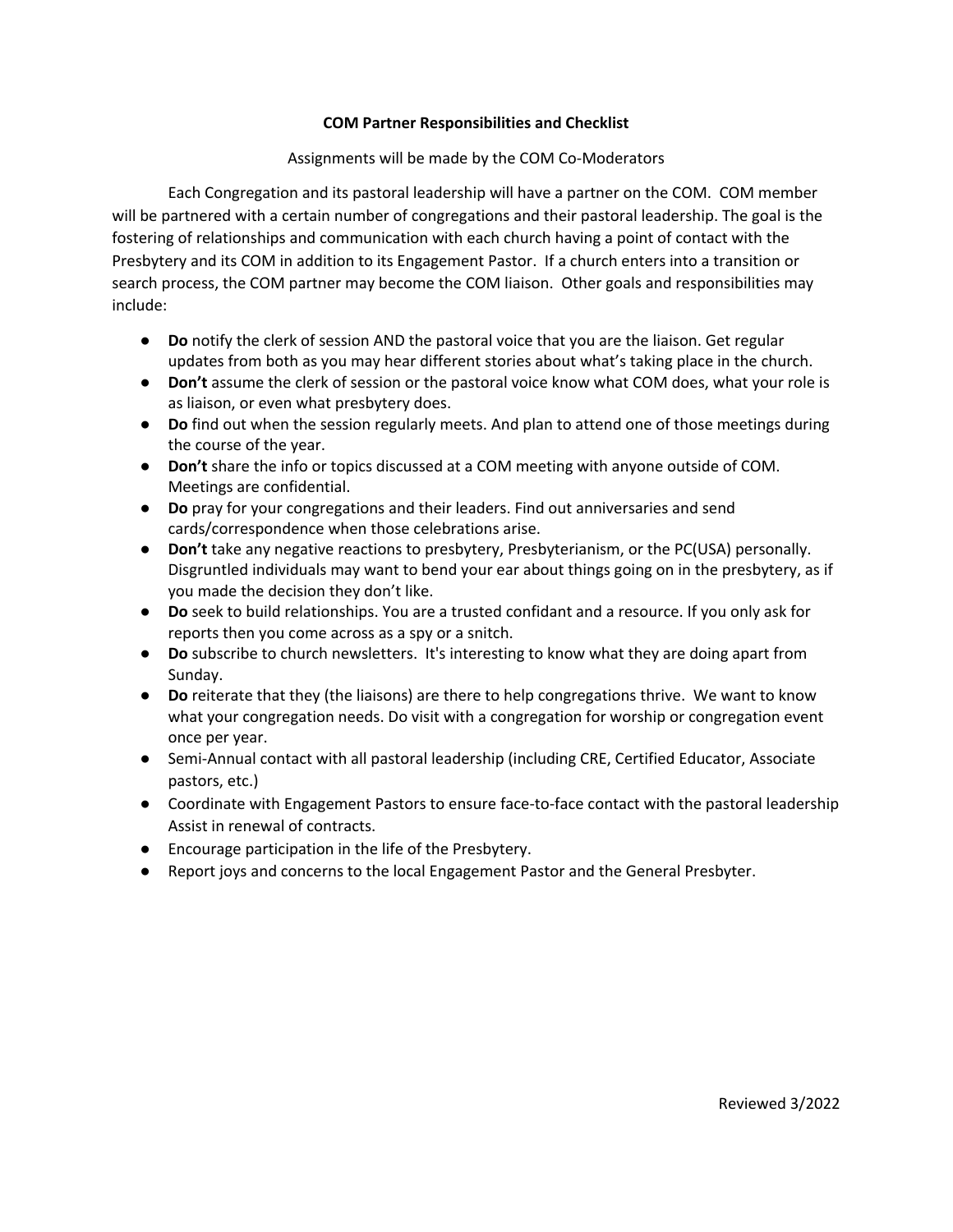|  |  | <b>COM Partner Checklist</b> |
|--|--|------------------------------|
|--|--|------------------------------|

| Date Initial Letter Sent______________ Date of Initial Phone Call_______________ |  |  |                            |
|----------------------------------------------------------------------------------|--|--|----------------------------|
| Date to Visit Session_________________________________                           |  |  | Online_____ In Person_____ |
| Date to visit Church Services_________________________                           |  |  | Online_____ In Person_____ |
|                                                                                  |  |  |                            |
| Church Anniversary__________________________Other Milestones ___________________ |  |  |                            |
|                                                                                  |  |  |                            |
| Date Subscribed to Church Newsletter _____________________                       |  |  |                            |
|                                                                                  |  |  |                            |